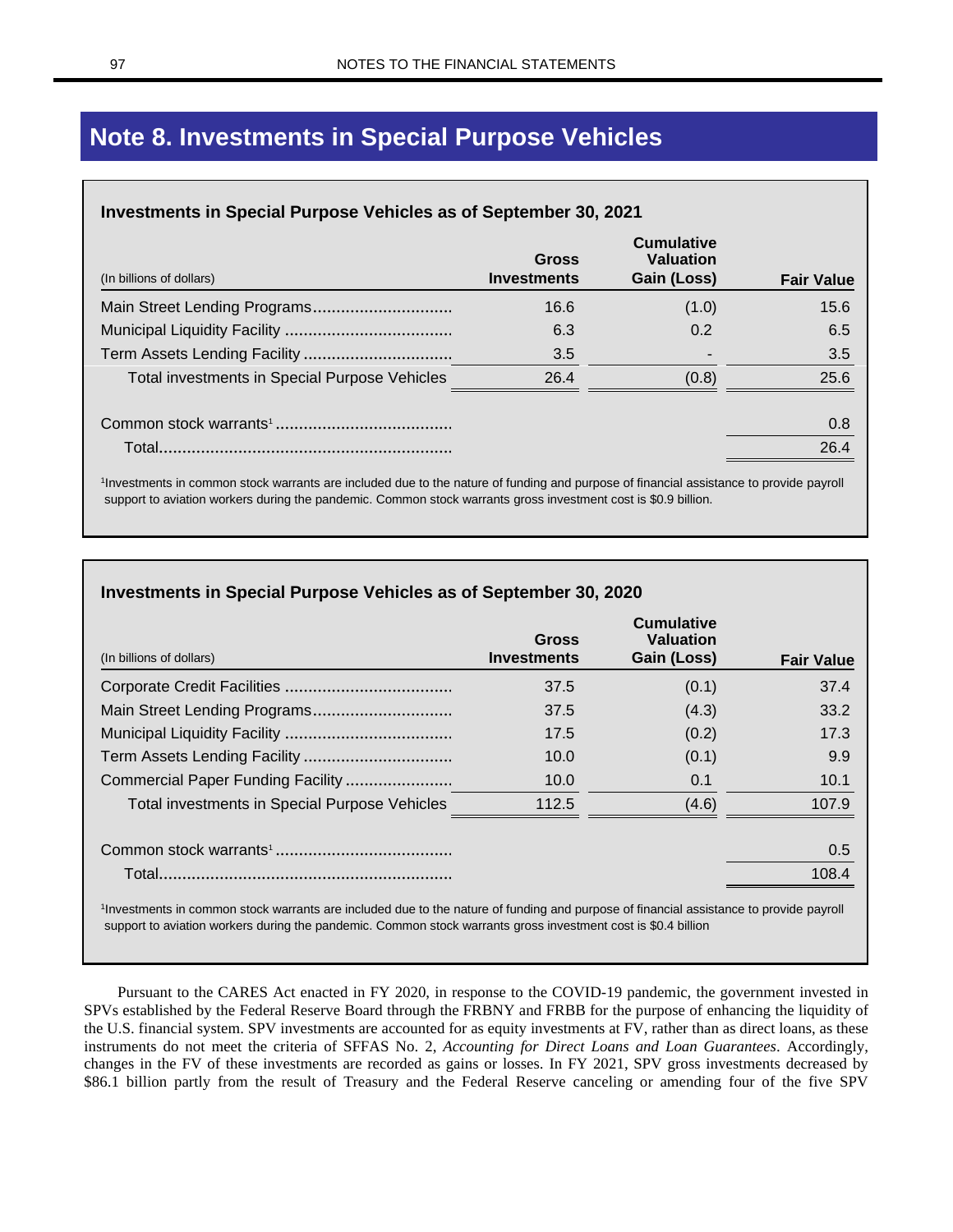agreements, and the Federal Reserve returning \$62.2 billion in equity investments to Treasury. The Federal Reserve also sold its remaining investment in two of the SPVs and returned an additional \$23.9 billion in equity investments to Treasury.

The FV of SPV equity investments is determined by using available market pricing data, risk-free discount rates, market pricing of floating interest-rate swaps, and contractual instrument terms to estimate scenario-specific, risk-neutral cash flows for the SPVs. For determining market pricing data, active market prices for the CCF and TALF programs that own publicly traded securities, Bloomberg estimated prices for the MLF program which owns securities that do not have active market prices but have estimated prices in Bloomberg, or market prices for baskets of comparable publicly traded bonds for the MSF program, based on relevant bond attributes such as instrument credit rating, time to maturity, issuer industry, coupon rate, and call provisions. Contractual instrument terms and market derived, risk-neutral loss rates and, where applicable, market pricing of floating interest-rate swaps are used to estimate scenario specific, risk-neutral cash flows which are discounted using risk-free discount rates.

In deriving the FV of SPV investments, Treasury relied upon market observed prices for SPV purchased assets and collateral, market prices for comparable assets, asset valuations performed by third parties, historical asset data, discussions with subject matter experts within Treasury, and other information pertinent to the valuation were relied on. Because the instruments are not publicly traded, there is no comparable trading information available. The fair valuations rely on significant unobservable inputs that reflect assumptions about the expectations that market participants would use in pricing.

Under SFFAS No. 47, *Reporting Entity* criteria, SPVs were owned or established by the federal government. The relationship with the federal government represents non-permanent intervention designed to help mitigate the economic impacts. These entities are classified as disclosure entities based on their characteristics as a whole. Accordingly, these entities are not consolidated into the U.S. government's consolidated financial statements; however, the value of the investments in these entities, changes in value, and related activity with these entities are included in the U.S. government's consolidated financial statements.

The SPVs invest certain funds in Treasury issued nonmarketable SPV securities. As of September 30, 2021, and 2020, the total amount of SPV securities outstanding was \$22.0 and \$96.0 billion in Treasury issued SPV securities respectively. Please see Note 13—Federal Debt and Interest Payable. For additional information regarding COVID-19 relief, CARES Act funding, and amendments of SPV agreements refer to Treasury's financial statements and Note 30—COVID-19 Activity.

## **Corporate Credit Facilities LLC**

On April 13, 2020, the FRBNY established the CCF as the SPV to facilitate both the PMCCF and the SMCCF programs in support of providing the flow of credit to employers through corporate bond and loan issuances. The FRBNY lends to the SPV on a recourse basis. The PMCCF was intended to purchase qualified bonds from eligible issuers and purchases portions of syndicated loans or bonds at issuance, giving issuers access to credit so that they are better able to maintain business operations and capacity during the period of disruption caused by COVID-19. The SMCCF supported the flow of credit to employers by providing liquidity to the market for outstanding corporate bonds. The FRBNY loans are secured by all the assets of the SPV. On December 29, 2020, Treasury's undisbursed investment commitment of \$37.5 billion was canceled pursuant to the amended SPV LLC agreement, and excess funds of \$23.6 billion were returned to Treasury on January 5, 2021. As of December 31, 2020, the SPV ceased purchasing of eligible notes. The FRBNY sold the credit holdings in the SPV and on September 24, 2021, returned to Treasury the remaining outstanding equity contribution of \$13.9 billion and \$17.0 million of interest earnings on special nonmarketable Treasury securities invested within the SPV. Final dissolution of the CCF SPV is expected in early FY 2022, and Treasury will be entitled to an additional amount equal to 90.0 percent of the cash balance in all of the other accounts of the SPV.

## **Main Street Lending Program**

On May 18, 2020, the FRBB established the MSF to support lending to small and medium-sized businesses that were in sound financial condition before the onset of the COVID-19 pandemic and have good post-pandemic prospects. Using loans from the FRBB, the SPV purchases 95.0 percent participations in loans originated by eligible lenders, while the lender retains 5.0 percent. Loans issued under the MSF program have a five-year maturity, principal payments are deferred for two years, and interest payments are deferred for one year. Treasury had initially committed to contribute up to \$75.0 billion in capital in the single common SPV in connection with the MSF. On June 1, 2020, Treasury acquired an equity interest in the SPV by transferring a combination of CARES Act appropriated and Treasury borrowed funds for an aggregate total of \$37.5 billion to the MSF to cover potential losses incurred by the FRBB in connection with this program. On December 29, 2020, Treasury's undisbursed investment commitment of \$37.5 billion was canceled pursuant to the amended SPV LLC agreement, and excess funds of \$20.9 billion were returned on January 8, 2021. The SPV ceased purchasing of loan participations on January 8, 2021.